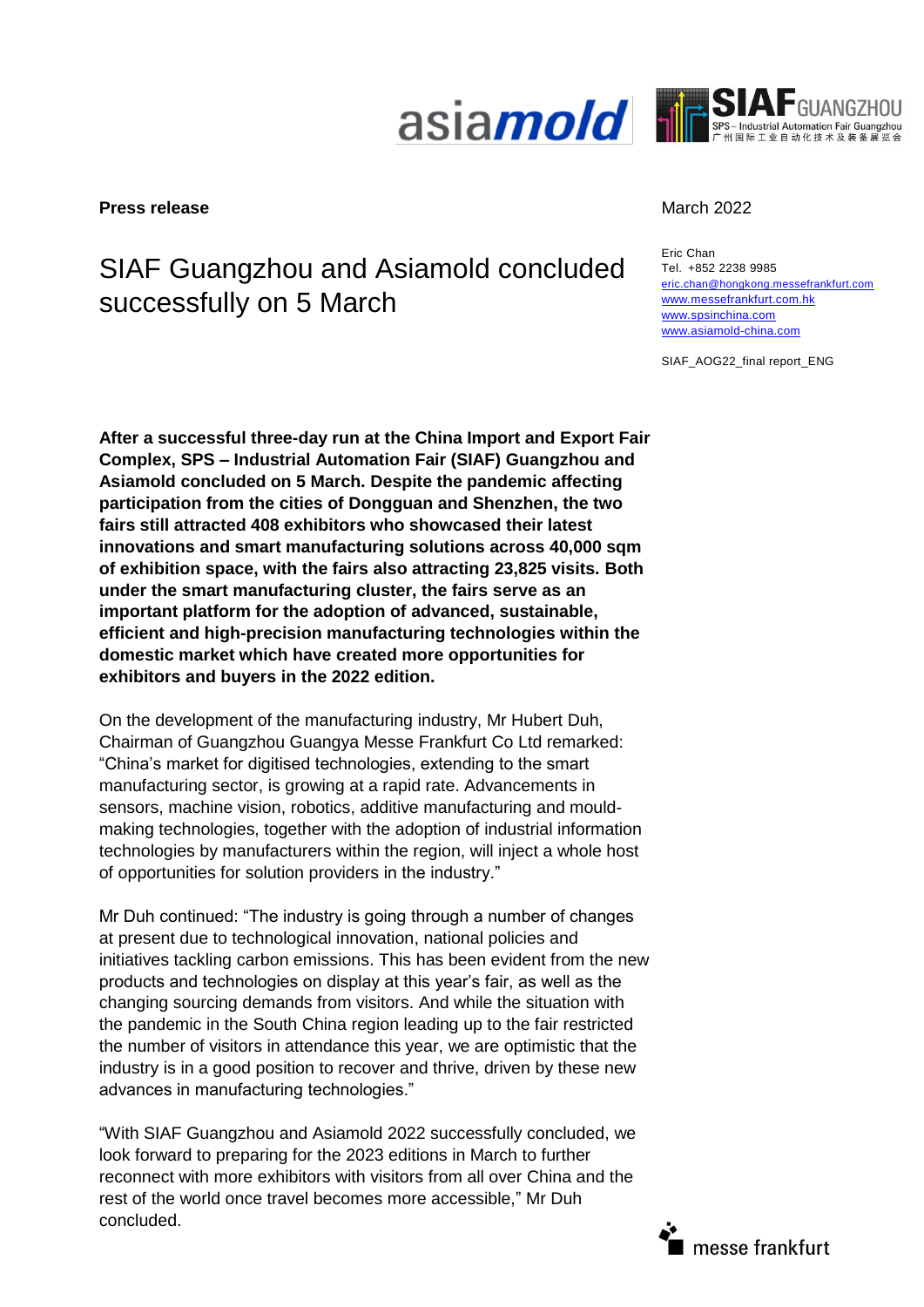Besides the exhibitions, SIAF Guangzhou and Asiamold also compiled high-calibre concurrent programmes for exchanging market intelligence and future industry developments, led by industry experts representing renowned firms in China. The concurrent programme topics focused on new ideas, trends and future developments in the market. These topics coincided with a number of the latest national policies and initiatives on raising domestic production and technological innovation standards, including sustainable manufacturing, 5G, digital factories, digital transformation, data transactions, 3D printing technologies and mouldmaking technology.

#### **Exhibitor comments**

"2022 marks the fifth year of Bonfiglioli's participation at SIAF Guangzhou and over the years attending the fair, we have continued to establish new partnerships and build lasting business relationships with clients with our customised solutions. Despite a number of clients unable to attend the fair this year, we are still pleased with the visitor turn out and delighted to meet domestic buyers from Zhejiang and several northern cities in China. In recent years, we noticed various industry sectors paying more attention towards energy consumption and sustainable automation solutions, particularly within the steel, electric power, dye and printing industries. In conjunction with the national environmental targets, we have been developing energy-saving management system solutions to meet our clients' and the government's energy-saving needs."

### **Mr Tim Zhou, M & R Sales Manager, Bonfiglioli Drives (Shanghai) Co Ltd**

"This our fifth year participating at the fair as SIAF Guangzhou not only attracts the right target buyers for our business but is also a great marketing tool for promoting our brand. The fair puts us in direct contact with new and existing clients to not only gain valuable feedback for our products, but to also understand their individual manufacturing needs. We are very pleased with this year's event as many local clients came to our booth to discuss business partnerships in detail, boosting domestic sales due to a sharp decrease in imported products. Paired with the government's production goals in the latest Five-Year Plan, our domestic market sales increased close to 90% in the past two years. In terms of sustainable manufacturing, our firm has been heavily involved in developing lithium ion battery technologies and solar PV smart manufacturing solutions to support the country's 'Carbon Peak' and 'Carbon Neutral' initiatives."

#### **Mr Altman Guo, Sales Director, Mejidenki**

"As a loyal participant at SIAF Guangzhou, this is of one of the must attend trade fairs in South China. The fair covers the latest industry and development trends within the smart automation market, bridging the gap between the region's manufacturers with top of the line solutions providers. Our target clients represent the automotive, packaging, food and beverage, computers, communications, consumer electronics sectors and more, and we are glad to have connected with them despite the global healthcare situation. We believe 3D machine vision, artificial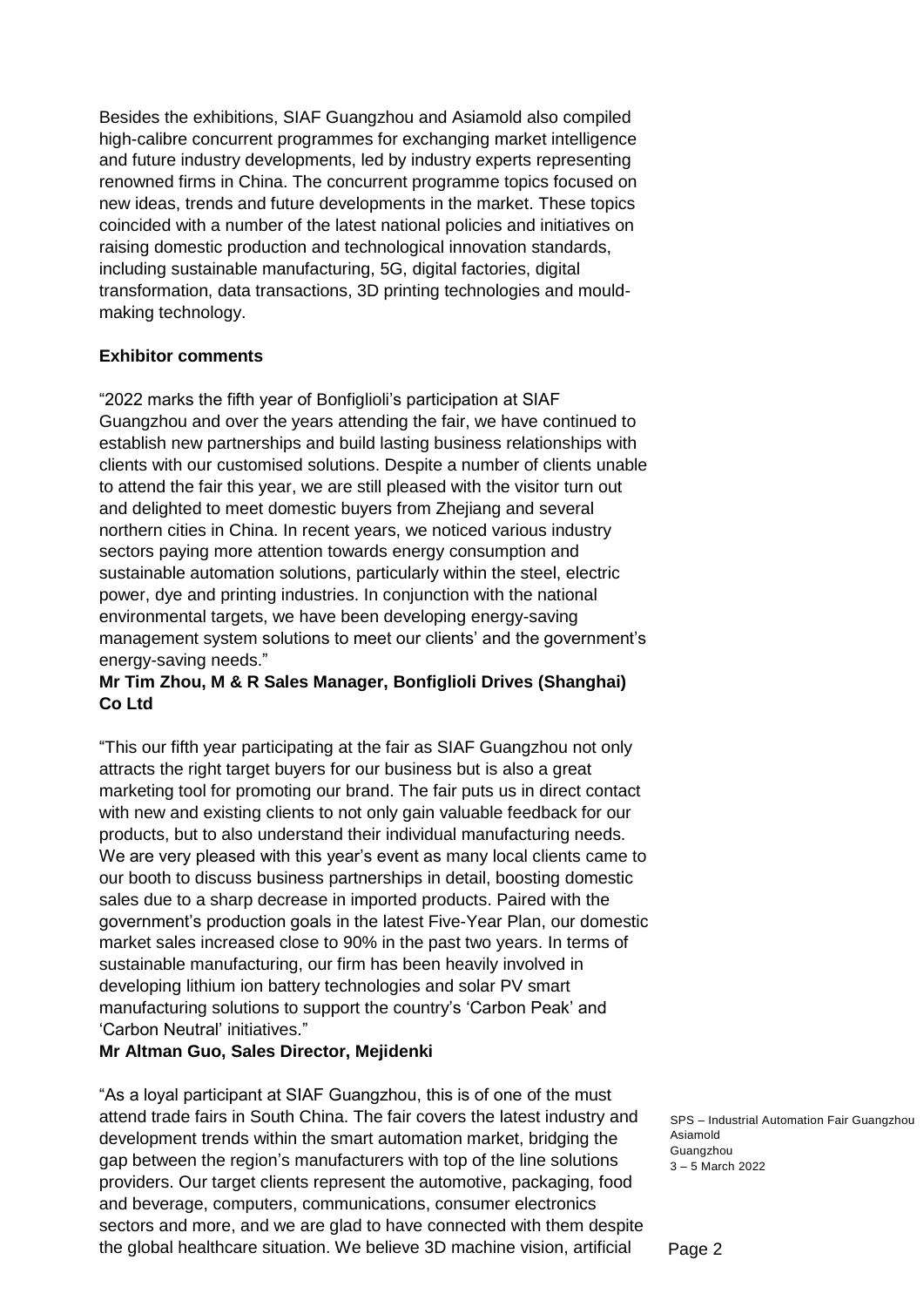intelligence, deep learning and cloud computing will be the developing trends for the machine vision industry and we really appreciate the organisers for creating a safe environment for the industry to connect and conduct business."

## **Mr Pi Hao, Sales Director, Datalogic (Shenzhen) Industrial Automation Co Ltd**

"This is our first time participating at Asiamold and despite the ongoing global healthcare situation, it did not slow down buyers representing the automotive, home appliances, medical, consumer electronics and food packaging industries from sourcing our moulding products. We are extremely pleased with the 2022 fair and are delighted to report that the event met our exhibiting expectations. Furthermore, the increased innovation and production targets highlighted in the latest Five-Year Plan will continue to stimulate various manufacturing industries. Additionally, I believe there will an increasing demand for moulding products as they are the foundation and backbone of the manufacturing industry." **Mr Norman Ye, Deputy General, Sales Department, Dongguan Fine Alignment Metal Products Co Ltd**

#### **Buyer comments**

"We have been attending SIAF Guangzhou for five years and our company is mainly a system integrator of high-end intelligent manufacturing, specifically for the automotive industry. This year, we came purposely to source for the latest machine vision technologies and products and have established brief communications with a few wellknown suppliers including Cognex and Aqrose Technology. With the advancement in machine vision technology, the combination of 3D machine vision, AI learning for quality control and the latest IoT technologies are some of the most important development focuses for reassuring production efficiency and quality. Sustainability is very important for our organisation and we prefer to source for products that are energy efficient. Overall I am very pleased with this year's event and as always, it is one the most influential industrial automation trade fairs within the South China region."

### **Ms Yi Liu, Visual Application Department Manager, Guangzhou Risong Hokuto Automotive Equipment Co Ltd**

"My firm produces ceramic sanitary ware with a focus on intelligent bathroom accessories. This is our second time visiting Asiamold with a purpose to connect with mould-making and plastic injection moulding firms. Not only is the fair in-line with the nature of our business but it also offers a great networking experience with some of the leading moulding manufacturers gathered here. On the first day of the fair, we came across two suppliers who we have strong intentions of working with. Despite the global healthcare situation, with the support from government and national policies, I believe that the market trend is heading towards high-efficiency injection moulding and high-quality development."

**Mr Dong Li Xue, Equipment Manager, Huida Sanitary Ware Co Ltd**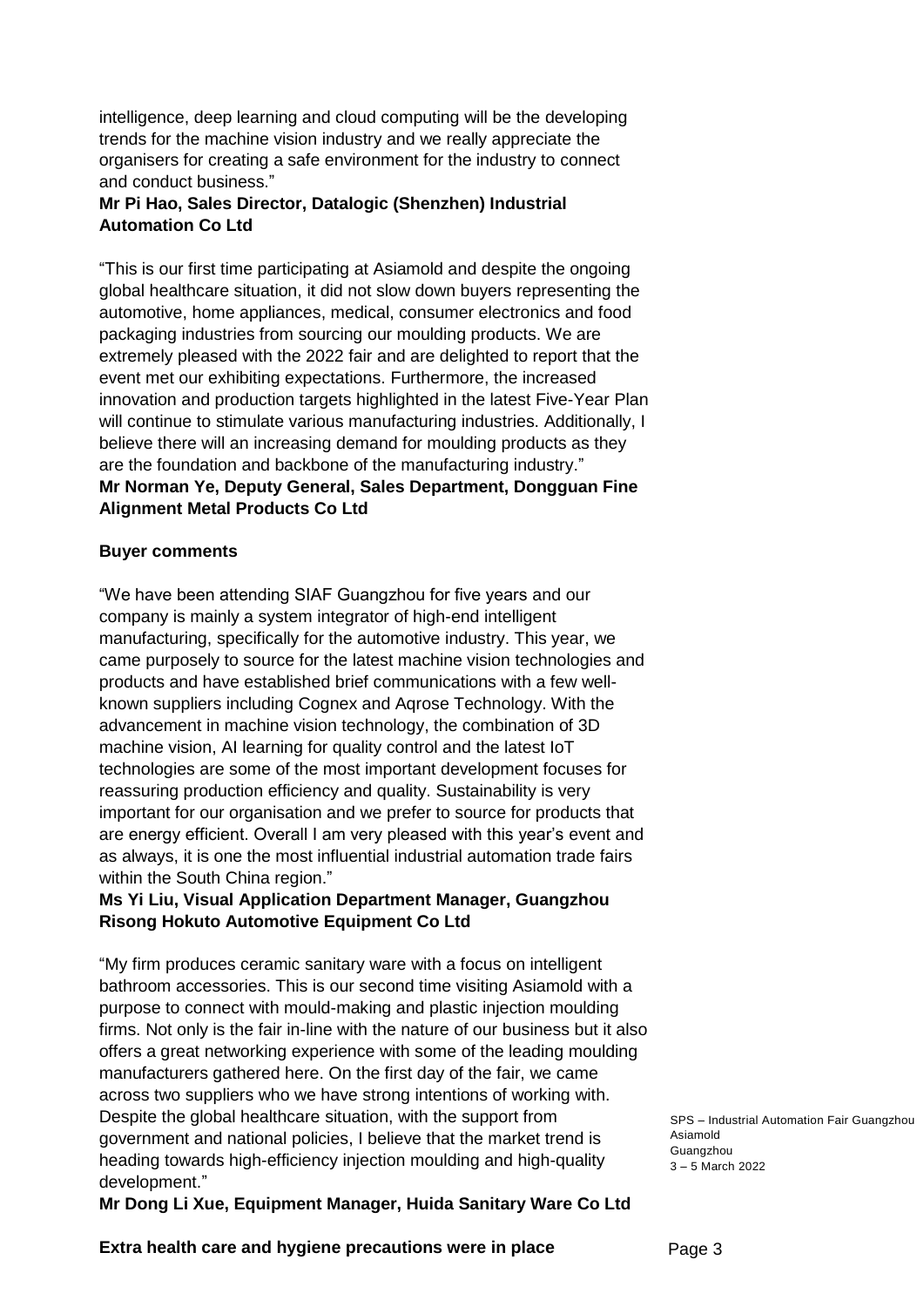As a leading trade fair organiser, Messe Frankfurt's top priority remains the health and safety of fairgoers. To ensure that visitors and exhibitors meet in a hygienic and safe environment, added measures were practiced at the fair. These included: real-name authentication at registration, onsite temperature checks, frequent sterilisation of public areas as well as social distancing measures for conference and seminar audiences, amongst others.

SPS – Industrial Automation Fair Guangzhou is jointly organised by Guangzhou Guangya Messe Frankfurt Co Ltd, China Foreign Trade Guangzhou Exhibition Co Ltd, Guangzhou Overseas Trade Fairs Ltd and Mesago Messe Frankfurt GmbH. Associate sponsors are the Guangdong Association of Automation, the Guangzhou Association of Automation, the Guangzhou Instrument and Control Society, China Light Industry Machinery Association, China Chamber of International Commerce and Guangzhou Chamber of Commerce.

The next edition of SPS – Industrial Automation Fair Guangzhou and Asiamold – Guangzhou International Mould & Die Exhibition will take place in March 2023. Exhibitors or visitors with any queries should email [sps@china.messefrankfurt.com](mailto:sps@china.messefrankfurt.com) for SIAF or [asiamold@china.messefrankfurt.com](mailto:asiamold@china.messefrankfurt.com) for Asiamold. For more details about the fairs, please visit [www.spsinchina.com](http://www.spsinchina.com/) and [www.asiamold](http://www.asiamold-china.com/)[china.com.](http://www.asiamold-china.com/)

#### **Notes to editors**

A selection of pictures from SIAF Guangzhou is available here: [https://spsinchina.cn.messefrankfurt.com/guangzhou/en/press/photos.ht](https://spsinchina.cn.messefrankfurt.com/guangzhou/en/press/photos.html) [ml](https://spsinchina.cn.messefrankfurt.com/guangzhou/en/press/photos.html)

A selection of pictures from Asiamold is available here: [https://asiamold](https://asiamold-china.cn.messefrankfurt.com/guangzhou/en/press/photos.html)[china.cn.messefrankfurt.com/guangzhou/en/press/photos.html](https://asiamold-china.cn.messefrankfurt.com/guangzhou/en/press/photos.html)

Further Messe Frankfurt fairs in the same industry cluster as SIAF include:

**SPS – Smart Production Solutions** 8 – 10 November 2022, Nuremberg, Germany

#### **SPS Italia – Smart Production Solutions**

24 – 26 May 2022, Parma, Italy

Asiamold forms a part of a series of international events including:

#### **Formnext**

15 – 18 November 2022, Frankfurt, Germany

#### **Formnext Forum Tokyo**

27 – 28 September 2022, Tokyo, Japan

#### **Formnext + PM South China**

14 – 16 September 2022, Shenzhen, China